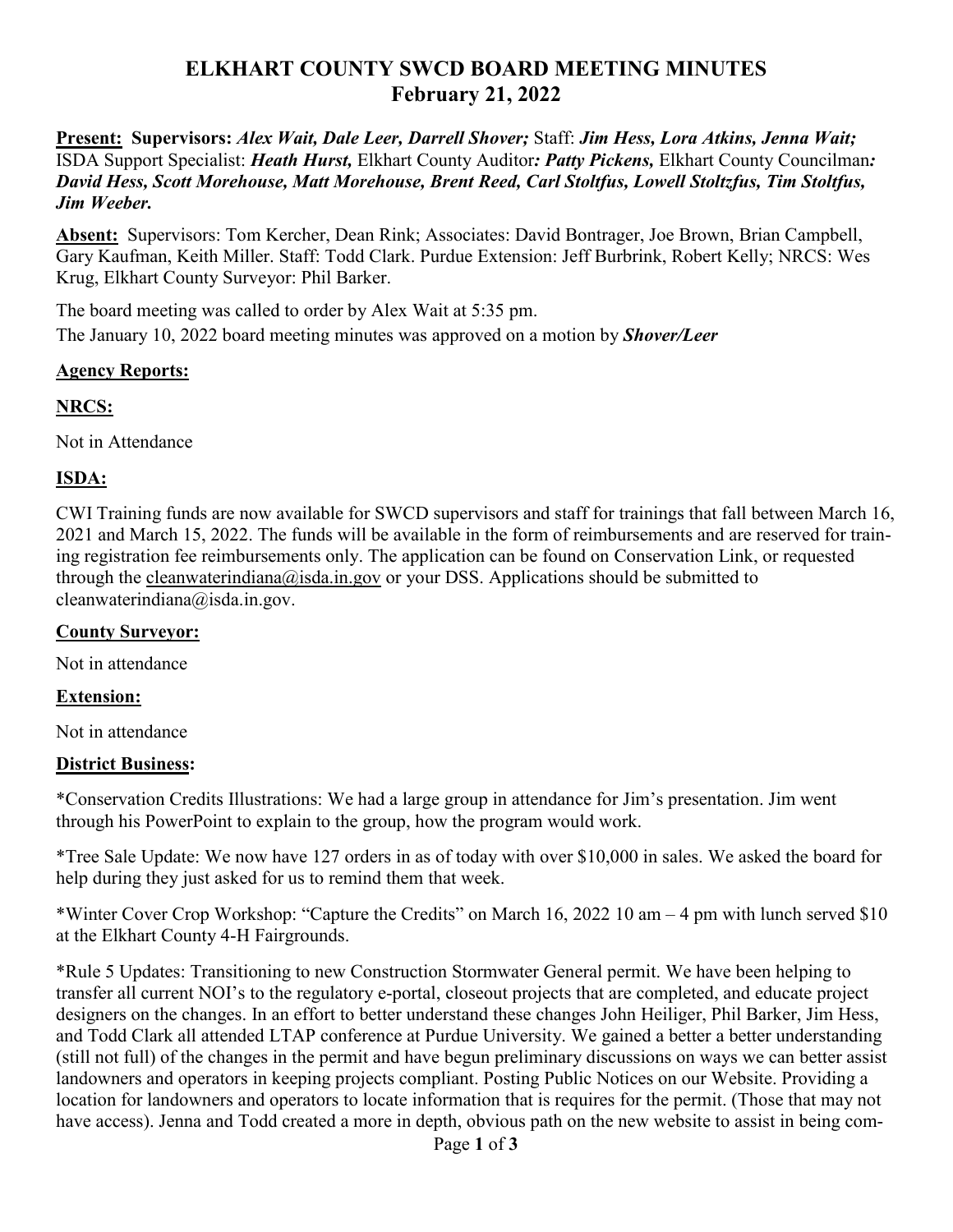pliant in Elkhart County. Todd overhauled the PermiTrack inspection site to coincide with the new requirements of the permit and to simplify what it is our self-inspectors are looking at on the job-site. As the weather improves Todd will resume site inspections.

\*Education Updates: Seed Swap/Jenna has been delegating future education dates since she is due in the next few weeks.

\*Notary Information: We have had several instances when have needed a Notary Public for Stormwater, so we have checked into what it would involve to have Lora to become a Notary, the board approved up to \$200 *Leer/Shover*

\*Power of the Past, Present, & Future: Jim talked about doing a no-till planting.

### **Financial Business:**

The vehicle log was signed.

The rubber stamp was not used.

The Gateway Reports have been uploaded and reviewed by the Board.

The monthly financial reports, budgets were approved on a motion by *Leer/Shover*

Claims for the following were signed:

Penny Stroup (\$150.00 – 2021 Yearly Audit); IDEA (\$100.00 – 2022 Dues); Elkhart County 4-H Fairgrounds (\$1,000.00 – Capture the Credits Workshop Deposit); INterra Credit Union (\$220.39 – Postage/Office Supplies); Dale Leer (\$510.97 – IASWCD Annual Conference Expenses); Darrell Shover (\$462.08 - IASWCD Annual Conference Expenses); Michelle Miller (\$4,500.00 – Speaker Fee); INterra Credit Union (\$1,486.72 – Office Supplies/Postage/Ed & Conference Costs/Sustenance (Hotel & Meals).

The board meeting adjourned at 7:45 PM *Shover/Leer*